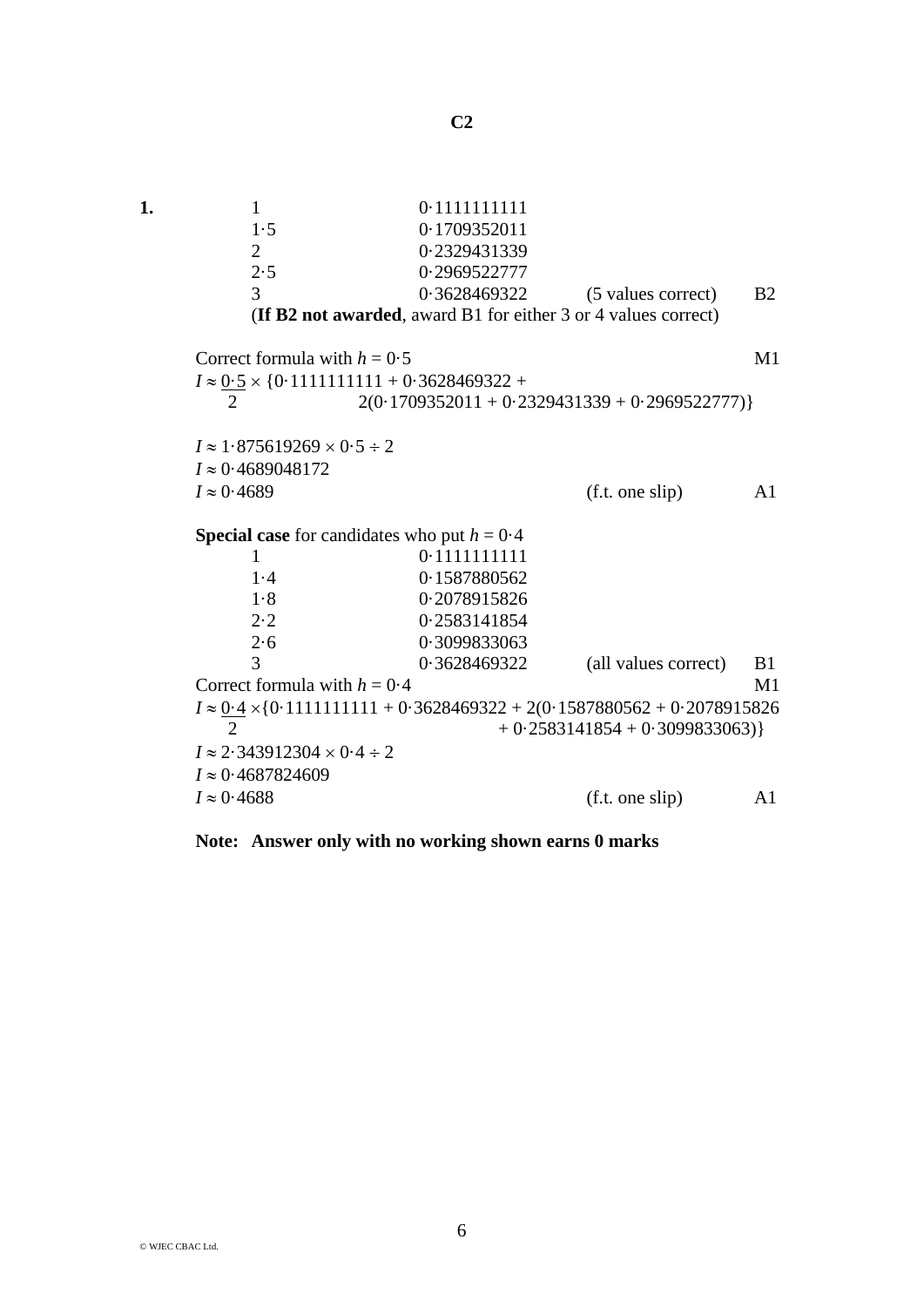2. (a) 
$$
4(1-\sin^2\theta) - 2\sin^2\theta - \sin\theta + 8 = 0
$$
, (correct use of  $\cos^2\theta = 1 - \sin^2\theta$ ) MI  
\nAn attempt to collect terms, form and solve quadratic equation  
\nin sin  $\theta$ , either by using the quadratic formula or by getting the  
\nexpression into the form ( $a \sin \theta + b$ )/ $(c \sin \theta + d)$ ,  
\nwith  $a \times c$  = candidate's coefficient of  $\sin^2\theta$  and  $b \times d$  = candidate's  
\nconstant  
\n6  $\sin^2\theta + \sin \theta - 12 = 0 \Rightarrow (2 \sin \theta + 3)(3 \sin \theta - 4) = 0$   
\n $\Rightarrow \sin \theta = -\frac{3}{2}$ ,  $\sin \theta = \frac{4}{2}$   
\n $-1 \le \sin \theta \le 1 \Rightarrow$  no such  $\theta$  can exist  
\n(f.t. only if candidate has 2 real values for sin  $\theta$ , neither of which  
\nsatisfies  $-1 \le \sin \theta \le 1$ ) El  
\n(b)  $2x-75^\circ = -31^\circ, 211^\circ, 329^\circ$ , (one value)  
\n $x = 22^\circ, 143^\circ$  B1 B1  
\nNote: Subtract (from final two marks) 1 mark for each additional root  
\nin range, ignore roots outside range.  
\n(c)  $4 \sin \phi + 7 \sin \phi \cos \phi = 0$  or  $4 \tan \phi + 7 \tan \phi \cos \phi = 0$   
\nor  $\sin \phi \left[\frac{4}{\cos \phi} + 7 \right] = 0$   
\n $\sin \phi = 0$  (or tan  $\phi = 0$ ),  $\cos \phi = -\frac{4}{7}$  (both values)  
\n $\phi = 124.85^\circ$  (both values)  
\n $\phi = 124.85^\circ$   
\nNote: Subtract a maximum of 1 mark for each additional root in range  
\nfor each branch, ignore roots outside range.  
\n**Special Case:**  
\nNo factorisation but division throughout by  $\sin \phi$  (or tan  $\phi$  to yield  
\n $4 + 7 \cos \phi = 0$  (or equivalent)  
\n $\phi = 124.85^\circ$   
\n13. (a)  $\frac{\sin ACB$ 

(i) 
$$
BC + 23 + 136 = 160
$$
  
\n(f.t. either of candidate's values for *ACB*) M1  
\n $B\hat{A}C = 17^{\circ}$  (f.t. candidate's obtuse value for *ACB*) A1  
\n $Area of triangle ABC = 1 \times 19 \times 12 \times \sin 17^{\circ}$   
\n $2$   
\n(substituting 19, 12 and candidate's derived value for *B\hat{A}C* in  
\nthe correct places in the area formula)  
\nArea of triangle *ABC* = 33.33 cm<sup>2</sup>. (c.a.o.) A1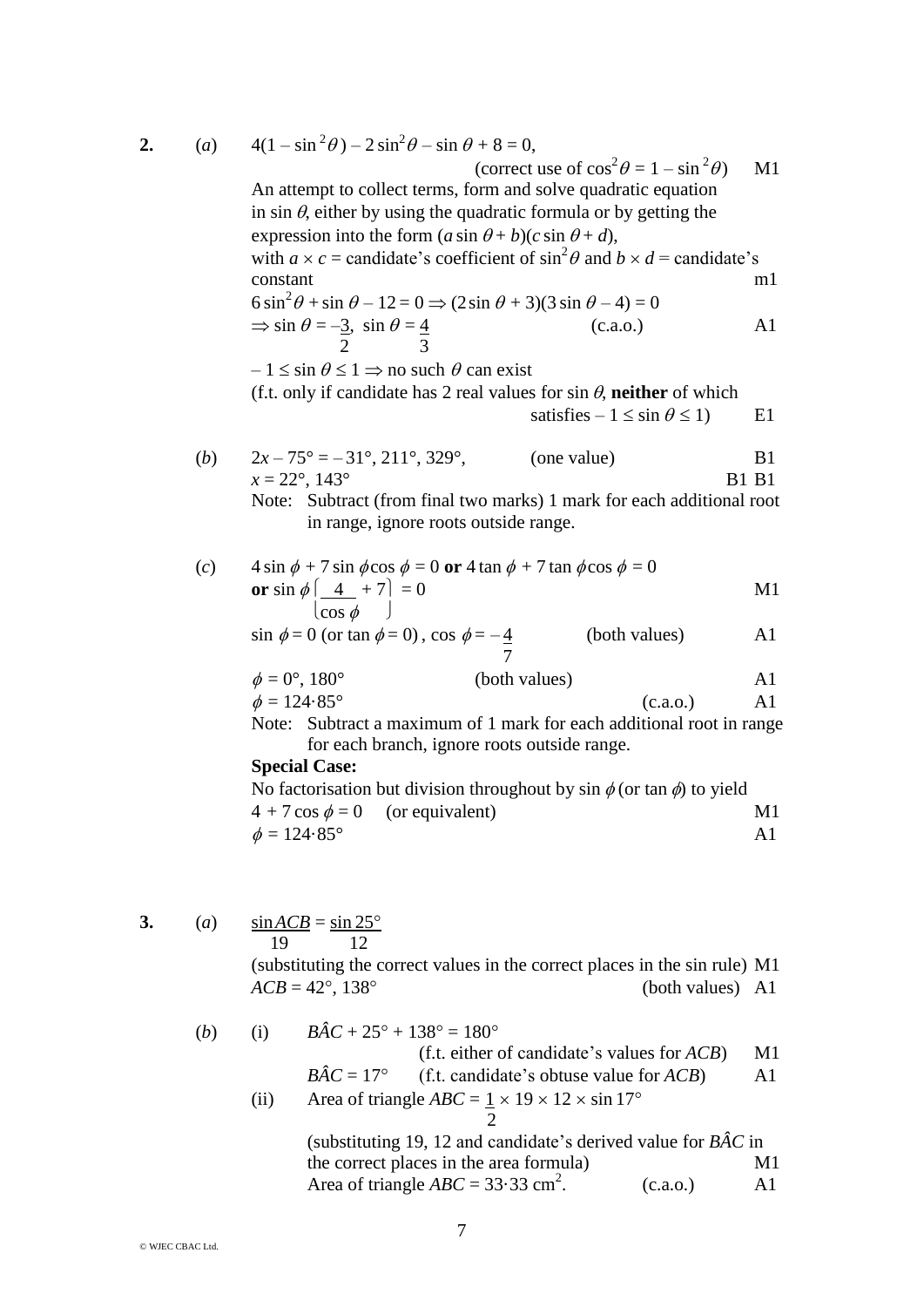4. (a) (i) *n*th term = 4 + 6(*n* - 1) = 4 + 6*n* - 6 = 6*n* - 2 (convincing) B1  
\n(ii) 
$$
S_n = 4 + 10 + ... + (6n - 8) + (6n - 2)
$$
  
\n $S_n = (6n - 2) + (6n - 8) + ... + 10 + 4$   
\nReversing and adding  
\n**Either:**  
\n $2S_n = (6n + 2) + (6n + 2) + ... + (6n + 2) + (6n + 2)$   
\nOr:  
\n $2S_n = (6n + 2) + ...$  (*n* times)  
\n $2S_n = n(6n + 2)$   
\n $S_n = n(3n + 1)$   
\n(b) (i)  $a + 9d = 4 \times (a + 4d)$   
\n $3a + 7d = 0$   
\n $15 \times (2a + 14d) = 210$  B1

$$
3a + 7d = 0\n15 × (2a + 14d) = 210
$$
 B1

$$
a+7d=14
$$

An attempt to solve the candidate's two derived linear equations simultaneously by eliminating one unknown M1  $d = 3, a = -7$  (c.a.o.) A1

(ii) 
$$
-7 + (k-1) \times 3 = 200
$$
  
\n(f.t. candidate's derived values for *a* and *d*)  
\n(*k* = 70) (c.a.o.)

5. (a) 
$$
r = \frac{2304}{576} = 4
$$
 (c.a.o.) B1  
\n $t_5 = \frac{576}{576}$  (f.t. candidate's value for r) M1

$$
\frac{4^3}{4^3} \tag{c.a.o.} A1
$$

(b) (i) 
$$
ar^2 = 24
$$
  
\t $ar + ar^2 + ar^3 = -56$   
\tAn attempt to solve the candidate's equations simultaneously  
\tby eliminating *a*  
\t $\frac{r^2}{r + r^2 + r^3} = -\frac{24}{56} \Rightarrow 3r^2 + 10r + 3 = 0$  (convincing) A1  
\t $\frac{r^2}{r - 1} = -\frac{1}{3}$   
\t $a = 216$   
\t $\frac{r}{1 - (-\frac{1}{3})}$   
\t $S_\infty = \frac{216}{1 - (-\frac{1}{3})}$  (use of formula for sum to infinity)  
\t $S_\infty = 162$  (f.t. candidate's derived values for *r* and *a*) M1  
\t $S_\infty = 162$  (f.t. candidate's derived values for *r* and *a*) A1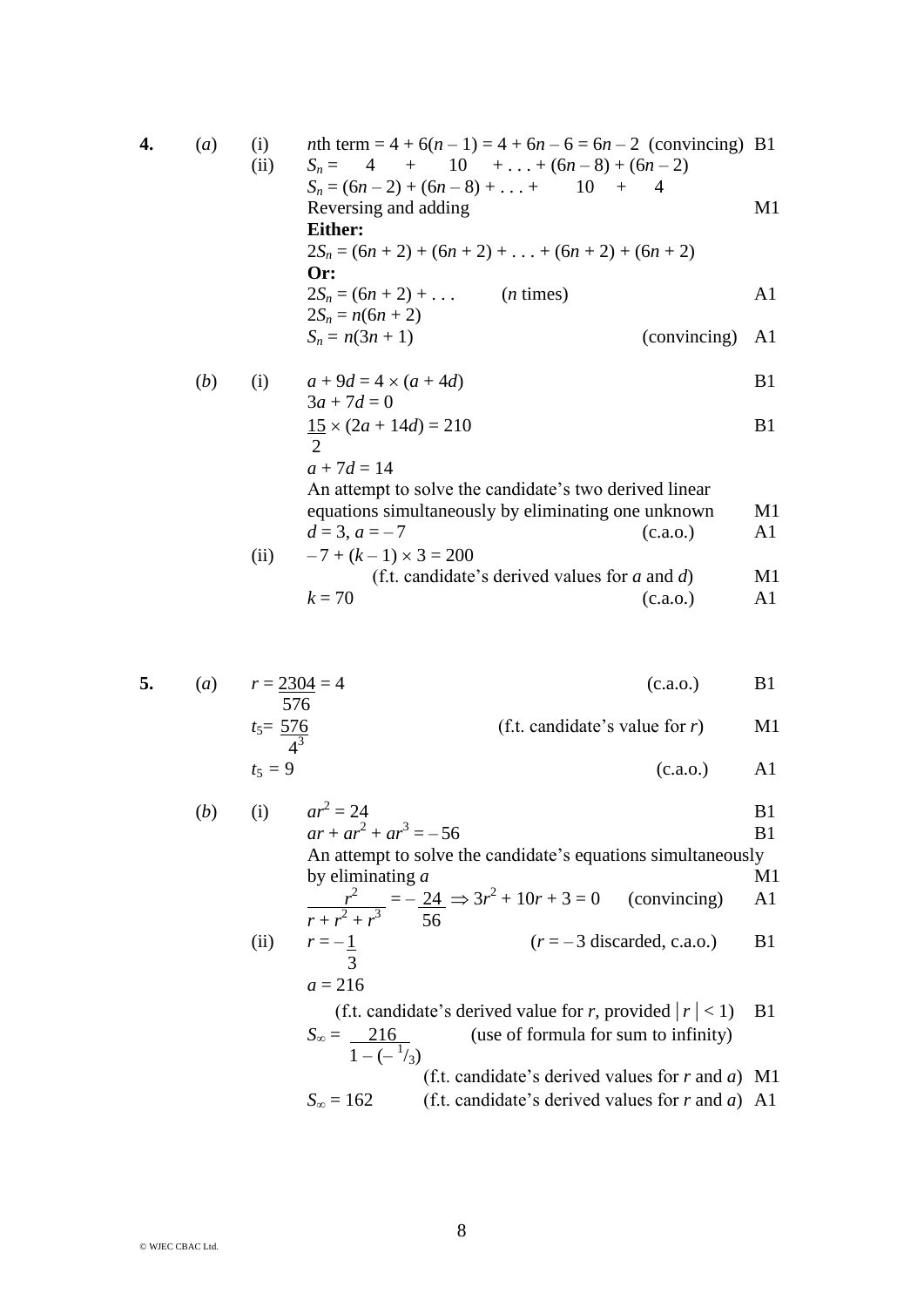6. (a) 
$$
3 \times \frac{x^{1/2}}{1/2} - 6 \times \frac{x^{7/3}}{7/3} + c
$$
 [B1, B1]  
\n(b) (i)  $6 + 5x - x^2 = 4x$    
\nAn attempt to rewrite and solve quadratic equation  
\nin *x*, either by using the quadratic formula or by getting the  
\nexpression into the form  $(x + a)(x + b)$ , with  $a \times b$  = candidate's  
\nconstant   
\n $(x + 2)(x - 3) = 0 \Rightarrow x = 3$    
\n(c.a.o.)   
\nA1

(ii) Use of integration to find the area under the curve M1  $\int 6 \, dx = 6x, \qquad \int 5x \, dx = 5x^2, \qquad \int x$  $^{2} dx = (1/3)x^{3}$ ,  $\int$   $\int$  2  $\int$ 

(correct integration) B1

Correct method of substitution of candidate's limits m1

$$
[6x + (5/2)x2 - (1/3)x3]-1 = (18 + 45/2 - 9) - (-6 + 5/2 - (-1/3)) = 104/3
$$

Use of a correct method to find the area of the triangle (f.t. candidate's coordinates for *A*) M1

Use of  $-1$  and candidate's value for  $x_A$  as limits and trying to find total area by subtracting area of triangle from area under curve m1

Shaded area =  $104/3 - 18 = 50/3$  (c.a.o.) A1

7. (a) Let 
$$
p = \log_a x
$$
,  $q = \log_a y$   
\nThen  $x = a^p$ ,  $y = a^q$  (the relationship between log and power) B1  
\n $\frac{x}{y} = \frac{a^p}{a^q} = a^{p-q}$  (the relationship between log and power)  
\n $\log_a x/y = p - q$  (the relationship between log and power)  
\n $\log_a x/y = p - q = \log_a x - \log_a y$  (convincing) B1

(b) 
$$
\log_a(6x^2 + 9x + 2) - \log_a x = \log_a \left(\frac{6x^2 + 9x + 2}{x}\right)
$$
 (subtraction law) B1

$$
4 \log_a 2 = \log_a 2^4
$$
 (power law)  
\n
$$
\frac{6x^2 + 9x + 2}{x} = 2^4
$$
 (power law)  
\n
$$
51
$$
 (removing logs)  
\n
$$
61
$$

An attempt to solve quadratic equation with three terms in  $x$ , either by using the quadratic formula or by getting the expression into the form  $(ax + b)(cx + d)$ , with  $a \times c$  = candidate's coefficient of  $x^2$  and  $b \times d$  = candidate's constant m1  $6x^2 - 7x + 2 = 0 \Rightarrow (2x - 1)(3x - 2) = 0 \Rightarrow x = \frac{1}{2}, \frac{2}{3}$ 

(both values, c.a.o.) A1

## **Note: Answer only with no working earns 0 marks**